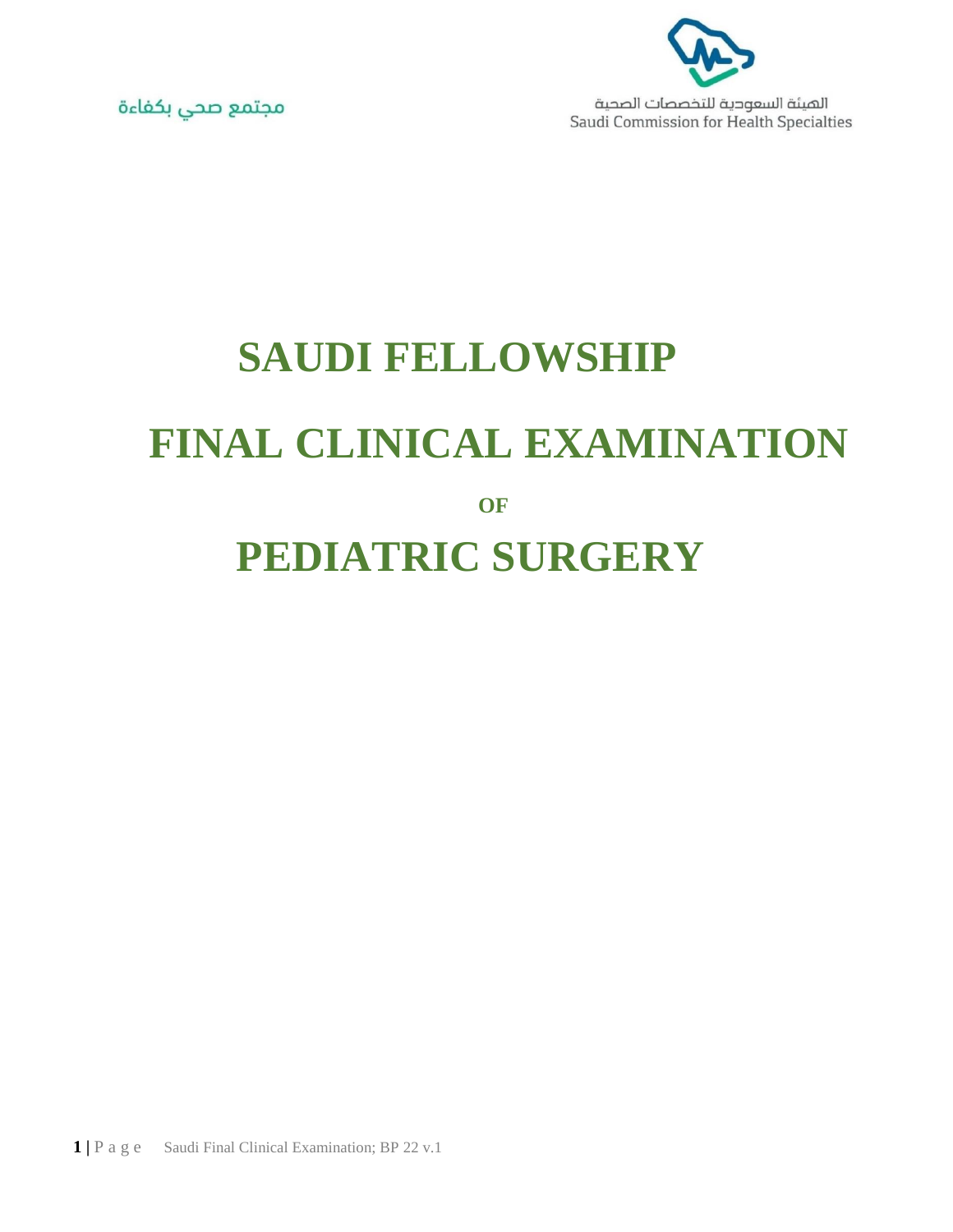



| <b>General Information</b>           |                                                                                                                                                                                                                                                                                                                                                                                                                                                                                                                                                                                                                                                                                   |  |  |  |  |
|--------------------------------------|-----------------------------------------------------------------------------------------------------------------------------------------------------------------------------------------------------------------------------------------------------------------------------------------------------------------------------------------------------------------------------------------------------------------------------------------------------------------------------------------------------------------------------------------------------------------------------------------------------------------------------------------------------------------------------------|--|--|--|--|
| <b>Exam Format</b>                   | -The final clinical/practical examination shall consist of 4 graded stations, each with $(10)$ minute<br>encounters.                                                                                                                                                                                                                                                                                                                                                                                                                                                                                                                                                              |  |  |  |  |
|                                      | -You will encounter 1-2 examiners in each station.                                                                                                                                                                                                                                                                                                                                                                                                                                                                                                                                                                                                                                |  |  |  |  |
| <b>Conduct of Evaluation</b>         |                                                                                                                                                                                                                                                                                                                                                                                                                                                                                                                                                                                                                                                                                   |  |  |  |  |
| <b>Station</b><br><b>Information</b> | -The 4 stations consist of 4 Structured Oral Exam (SOE) stations.<br>-All stations shall be designed to assess integrated clinical/practical encounters.<br>-Domains and sections may overlap, and more than one category can be evaluated within a station.<br>Each station may address one or more cases or scenarios.<br>-SOE stations are designed with preset questions and ideal answers.<br>-A scoring rubric for post-encounter questions is also set in advance (if applicable).                                                                                                                                                                                         |  |  |  |  |
| <b>Time</b><br><b>Management</b>     | -The examiner is aware of how much material needs to be covered per station, and it is their responsibility to<br>manage the time accordingly.<br>-The examiner will want to give you every opportunity to address all the questions within the station.<br>-They may indicate that "in the interests of time, you will need to move to the next question." This type of<br>comment has no bearing on your performance. It is simply an effort to ensure that you complete the station. If<br>you are unclear about something during the station, ask the examiner to clarify.<br>Some stations may finish early $-$ if this occurs, the examiner will end the encounter.         |  |  |  |  |
| <b>Examiner</b><br>Professionalism   | -The examiners have been instructed to interact with you professionally $-$ don't be put off if they are not as<br>warm and friendly towards you as usual.<br>-We recognize this is a stressful situation, and the examiner is aware that you are nervous. If you need a<br>moment to collect your thoughts before responding, indicate this to the examiner.<br>-The nomination of examiners is based on the principle that candidates are assessed by qualified examiners<br>selected and appointed by SCFHS. The examiner is not obligated by any means to share their personal<br>information or professional details with the candidate.                                     |  |  |  |  |
| <b>Conflicts</b>                     | The examiners come from across the country. You will likely recognize some of them and may have worked<br>with some of them in your center's clinical/academic capacity. This is completely acceptable to the SCFHS<br>and is not a conflict unless you or the examiner perceive it as such (i.e., if the examiner had a substantial<br>contribution to your training or evaluation, or if you have another personal relationship with the examiner).<br>Identify the conflict at the moment of introduction; examiners have been instructed to do the same. Examiners<br>will alert the SCFHS staff – every attempt will be made to find a suitable replacement for the station. |  |  |  |  |
| Confidentiality                      | -Electronic devices are NOT permitted.<br>Communication with other candidates during the evaluation is prohibited.                                                                                                                                                                                                                                                                                                                                                                                                                                                                                                                                                                |  |  |  |  |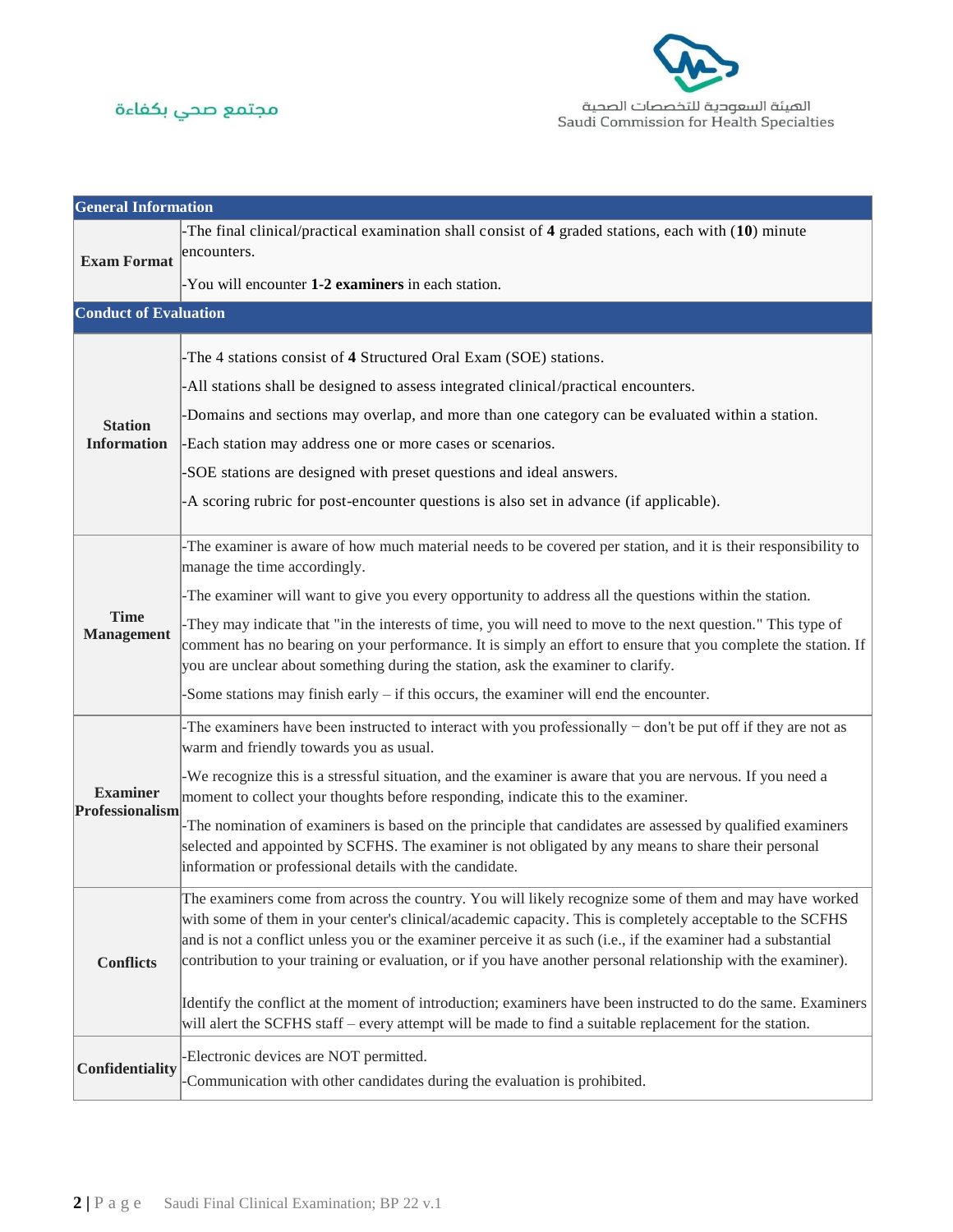



| <b>Examination Content</b> |                                                                                                                                                                                                                                                                                                                                                                                                                                                                                                                                                                                                                                    |                                                                                                                                                                                                                                                                                                                                        |  |  |  |  |
|----------------------------|------------------------------------------------------------------------------------------------------------------------------------------------------------------------------------------------------------------------------------------------------------------------------------------------------------------------------------------------------------------------------------------------------------------------------------------------------------------------------------------------------------------------------------------------------------------------------------------------------------------------------------|----------------------------------------------------------------------------------------------------------------------------------------------------------------------------------------------------------------------------------------------------------------------------------------------------------------------------------------|--|--|--|--|
|                            |                                                                                                                                                                                                                                                                                                                                                                                                                                                                                                                                                                                                                                    | The examination will cover 4 or more of the following sections:                                                                                                                                                                                                                                                                        |  |  |  |  |
|                            | 1.                                                                                                                                                                                                                                                                                                                                                                                                                                                                                                                                                                                                                                 | Trauma <sup>1</sup>                                                                                                                                                                                                                                                                                                                    |  |  |  |  |
|                            | 2.                                                                                                                                                                                                                                                                                                                                                                                                                                                                                                                                                                                                                                 | Oncology <sup>2</sup>                                                                                                                                                                                                                                                                                                                  |  |  |  |  |
|                            | 3.                                                                                                                                                                                                                                                                                                                                                                                                                                                                                                                                                                                                                                 | Head and Neck (General) <sup>3</sup>                                                                                                                                                                                                                                                                                                   |  |  |  |  |
|                            | 4.                                                                                                                                                                                                                                                                                                                                                                                                                                                                                                                                                                                                                                 | Thorax <sup>4</sup>                                                                                                                                                                                                                                                                                                                    |  |  |  |  |
|                            | 5.                                                                                                                                                                                                                                                                                                                                                                                                                                                                                                                                                                                                                                 | Abdomen (General) <sup>5</sup>                                                                                                                                                                                                                                                                                                         |  |  |  |  |
|                            | 6.                                                                                                                                                                                                                                                                                                                                                                                                                                                                                                                                                                                                                                 | Genitourinary Disorders <sup>6</sup>                                                                                                                                                                                                                                                                                                   |  |  |  |  |
|                            | 7.                                                                                                                                                                                                                                                                                                                                                                                                                                                                                                                                                                                                                                 | Special Areas of Pediatric Surgery (General) <sup>7</sup>                                                                                                                                                                                                                                                                              |  |  |  |  |
|                            | 8.                                                                                                                                                                                                                                                                                                                                                                                                                                                                                                                                                                                                                                 | Gastrointestinal Tract/Hepatobiliary <sup>8</sup>                                                                                                                                                                                                                                                                                      |  |  |  |  |
|                            | 9.                                                                                                                                                                                                                                                                                                                                                                                                                                                                                                                                                                                                                                 | Neonatal <sup>9</sup>                                                                                                                                                                                                                                                                                                                  |  |  |  |  |
| <b>Sections</b>            | <sup>1</sup> Trauma: Includes Infants and Children as Accident Victims and Their Emergency Management, Thoracic<br>Injuries, Abdominal Trauma, Genitourinary Trauma, Musculoskeletal Trauma, Hand, Soft Tissue and<br>Envenomation Injuries, Central Nervous System Injuries, Vascular Injury, Treatment of Burns and Child<br>Abuse and Birth Injuries.                                                                                                                                                                                                                                                                           |                                                                                                                                                                                                                                                                                                                                        |  |  |  |  |
|                            | <sup>2</sup> Oncology: Includes Principles of Pediatric Oncology/Genetics of Cancer and Radiation Therapy, Biopsy<br>Techniques for Childhood Cancer, Wilms' Tumor, Neuroblastoma, Nonmalignant Tumors of the Liver, Liver<br>Tumors, Gastrointestinal Tumors, Rhabdomyosarcoma, Other Soft Tissue Tumors in Children, Teratomas and<br>Other Germ Cell Tumors, Non-Hodgkin's Lymphoma and Hodgkin's Disease, Ovarian Tumors, Testicular<br>Tumors, Adrenal Tumors, Tumors of the Lung, Bone Tumors and Pediatric Brain Tumors.                                                                                                    |                                                                                                                                                                                                                                                                                                                                        |  |  |  |  |
|                            | <sup>3</sup> Head and Neck(general): Includes Craniofacial Abnormalities, Cleft Lip and Palate, Otolaryngologic<br>Disorders, Salivary Glands, Lymph Node Disorders, Surgical Diseases of the Thyroid and Parathyroid<br>Glands, Cysts and Sinuses of the Neck and Torticollis.                                                                                                                                                                                                                                                                                                                                                    |                                                                                                                                                                                                                                                                                                                                        |  |  |  |  |
|                            | <sup>4</sup> Thorax: Includes Breast Lesions in Children and Adolescents, Congenital Chest Wall Deformities,<br>Congenital Diaphragmatic Hernia and Eventration, Cysts of the Lungs and Mediastinum, Laryngoscopy,<br>Bronchoscopy and Thoracoscopy, Lesions of the Larynx, Trachea and Upper Airway, Infections and Diseases<br>of the Lungs, Pleura and Mediastinum, Esophagoscopy and Diagnostic Techniques, Esophageal Rupture and<br>Perforation, Congenital Anomalies of the Esophagus, Caustic Stricture of the Esophagus, Esophageal<br>Replacement, Disorders of Esophageal Function and Gastroesophageal Reflux Disease. |                                                                                                                                                                                                                                                                                                                                        |  |  |  |  |
|                            | <sup>5</sup> Abdomen (general): Includes Disorders of the Umbilicus, Congential Defects of the Abdominal Wall,<br>Inguinal Hernia and Hydroceles and Undescended Testis, Torsion and Varicocele.                                                                                                                                                                                                                                                                                                                                                                                                                                   |                                                                                                                                                                                                                                                                                                                                        |  |  |  |  |
|                            | <sup>6</sup> Genitourinary Disorders: Includes Renal Agenesis, Dysplasia, and Cystic Disease, Renal Fusions and<br>Ectopia, Ureteropelvic Junction Obstruction, Renal Infection, Abscess, Vesicoureteral Reflux, Urinary<br>Lithiasis and Renal Vein Thrombosis, Ureteral Duplication and Ureteroceles, Megaureter and Prune-Belly<br>Syndrome, Diversion and Undiversion, Disorders of Bladder Function, Structural Disorders of the Bladder,<br>Augmentation, Bladder Exstrophy, Hypospadias, Abnormalities of the Urethra, Penis, and Scrotum,<br>Ambiguous Genitalia and Abnormalities of the Female Genital Tract.            |                                                                                                                                                                                                                                                                                                                                        |  |  |  |  |
|                            |                                                                                                                                                                                                                                                                                                                                                                                                                                                                                                                                                                                                                                    | <sup>7</sup> Special Areas of Pediatric Surgery (general): Includes Congenital Heart Disease and Anomalies of the<br>Great Vessels, Management of Neural tube defects, Hydrocephalus, Refractory Epilepsy and Central Nervous<br>System, Major Congenital Orthopedic Deformities, Bone and Joint Infections, Amputations in Childhood, |  |  |  |  |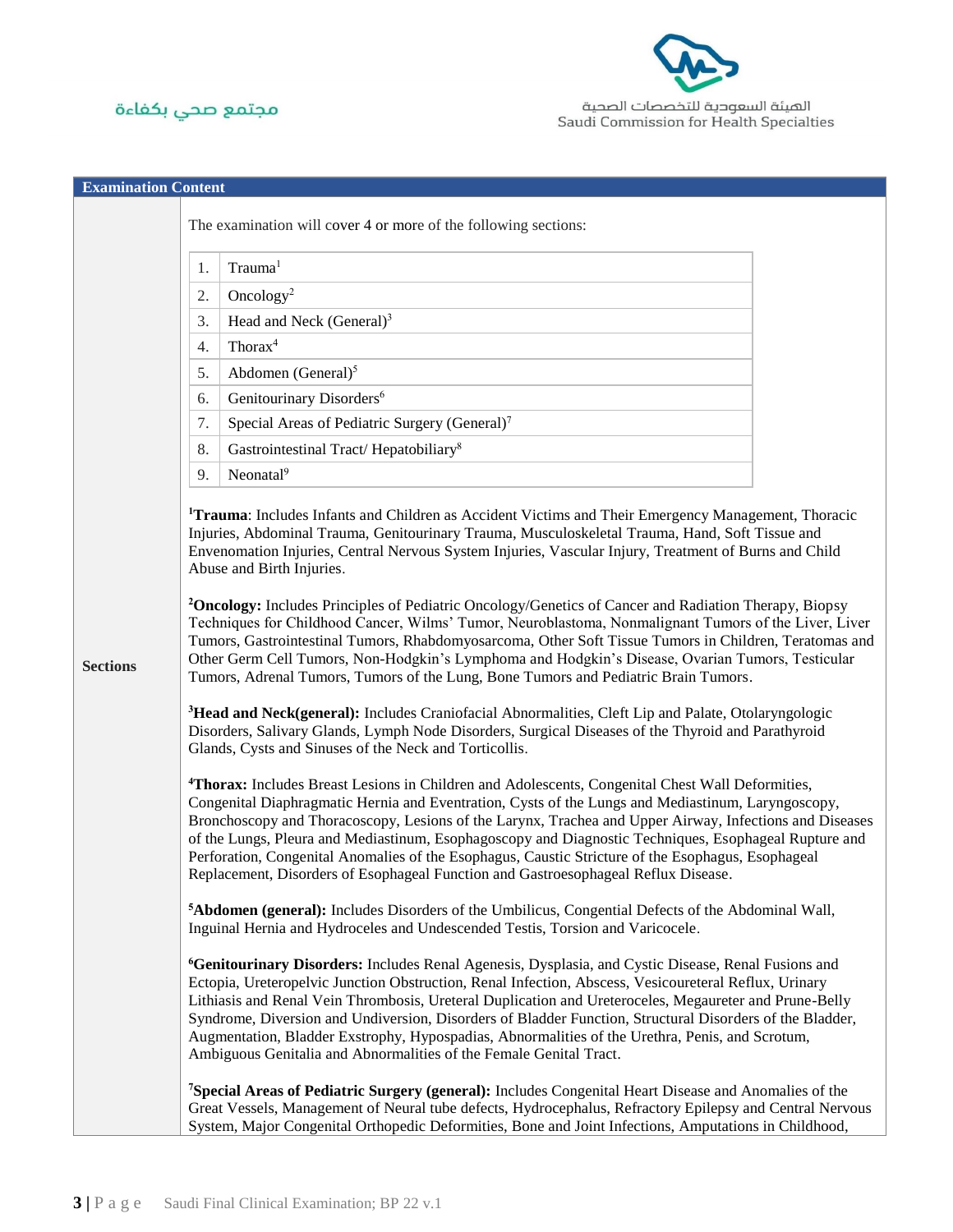



Congenital Defects of the Skin, Connective Tissues, Muscles, Tendons and Hands, Conjoined Twins, Vascular Anomalies: Hemangiomas and Malformations, Arterial Disorders, Venous Disorders in Childhood and Lymphatic Disorders.

**<sup>8</sup>Gastrointestinal Tract/ Hepatobiliary:** Includes Peptic Ulcer and Other Conditions of the Stomach, Bariatric Surgery in Adolescents, Duodenal Atresia and Stenosis – Annular Pancreas, Jejunoileal Atresia and Stenosis, Meconium Ileus, Meckel's Diverticulum, Intussusception, Disorders of Intestinal Rotation and Fixation, Other Causes of Intestinal Obstruction, Short Bowel Syndrome, Gastrointestinal Bleeding, Alimentary Tract Duplications, Mesenteric and Omental Cysts, Ascites, Gastrointestinal Tract Polyps, Necrotizing Entertocolitis, Crohn's Disease, Ulcerative Colitis, Primary Peritonitis, Stomas of the Small and Large Bowel, Atresia, Stenosis and Other Obstructions of the Colon, Appendicitis, Hirschsprung Disease and Related Neuro-muscular Disorders of the Intestine, Hypertrophic Pyloric Stenosis, Intestinal Neuronal Dysplasia, Anorectal Malformations, Other Disorders of the Anus and Rectum, Anorectal Function, The Jaundiced Infant: Biliary Atresia, Choledochal Cyst, Gallbladder Disease and Hepatic Infections, Portal Hypertension, The Pancreas and Spleen.

**<sup>9</sup>Neonatal:** Includes Congenital malformations, lymphangioma/ Hemangiomas, cleft lip and palate, esophageal atresia and tracheoesophageal fistula, intestinal atresia, necrotizing enterocolitis, meconium plugs, Hirschsprung's disease, Anorectal malformation, undescended testes, other abdominal/chest wall defects, omphalocele, gastroschisis, neonatal hernias, Neonatal Jaundice, Neonatal hypoglycemia, Cong. Diaphragmatic hernias, Conjoint twins, Neonatal infections, Cong. lobar Emphysema, Congenital cystic lung disease, Hydrops, Sacrococygeal teratoma and Principals of antenatal diagnosis and fetal surgery.

| <b>General Information</b> |                                                                                               |  |  |
|----------------------------|-----------------------------------------------------------------------------------------------|--|--|
| <b>Results</b>             | Results will be published within 14 business days following the last date of your examination |  |  |